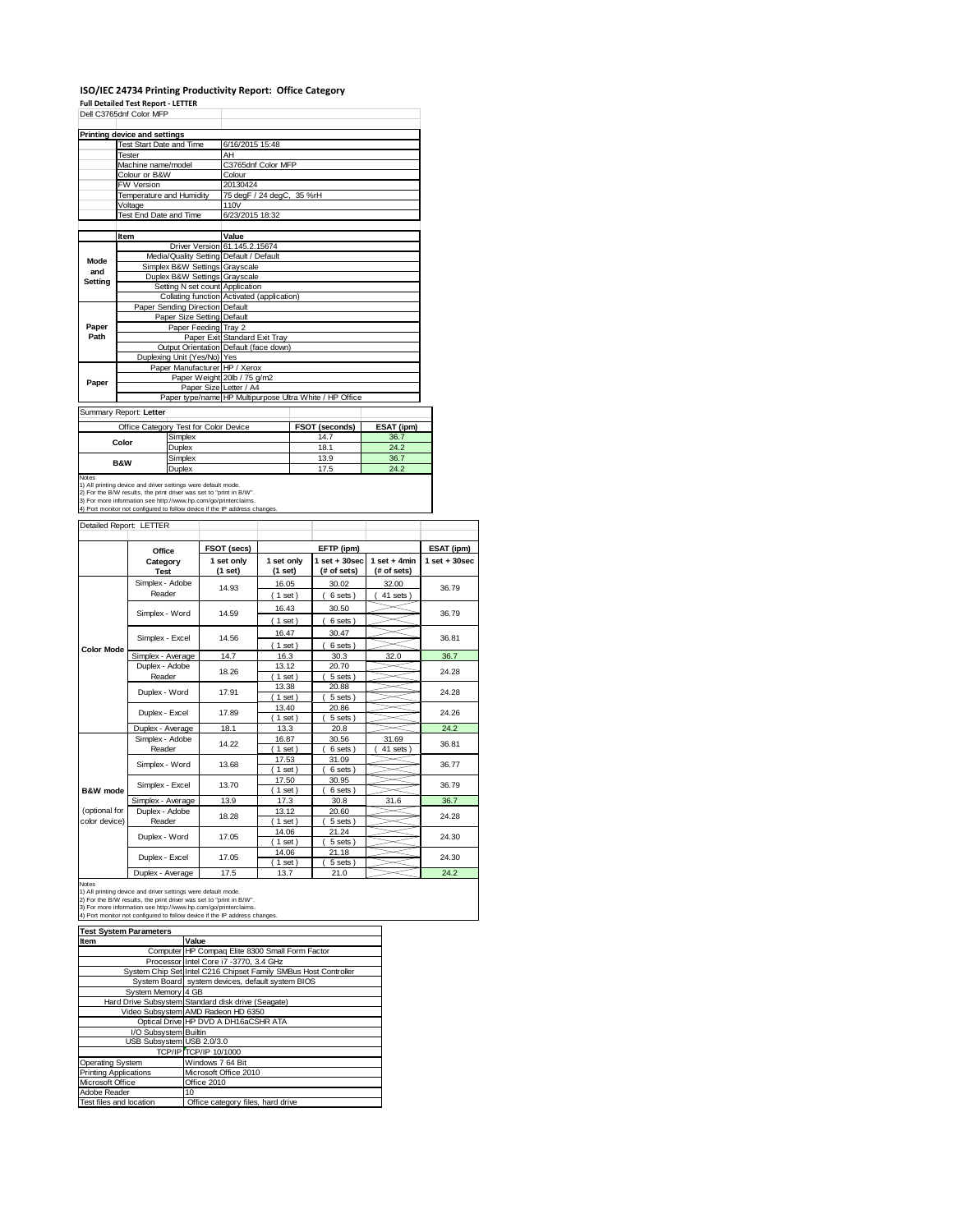# **ISO/IEC 24734 Printing Productivity Report: Office Category Full Detailed Test Report ‐ A4** Dell C3765dnf Color MFP

|         | <b>Printing device and settings</b>     |                                            |                                                         |  |  |  |
|---------|-----------------------------------------|--------------------------------------------|---------------------------------------------------------|--|--|--|
|         | Test Start Date and Time                | 6/16/2015 15:48                            |                                                         |  |  |  |
|         | Tester                                  | AH                                         |                                                         |  |  |  |
|         | Machine name/model                      | C3765dnf Color MFP                         |                                                         |  |  |  |
|         | Colour or B&W                           | Colour                                     |                                                         |  |  |  |
|         | FW Version                              | 20130424                                   |                                                         |  |  |  |
|         | Temperature and Humidity                | 75 degF / 24 degC, 35 %rH                  |                                                         |  |  |  |
|         | Voltage                                 | 110V                                       |                                                         |  |  |  |
|         | Test End Date and Time                  | 6/23/2015 18:32                            |                                                         |  |  |  |
|         |                                         |                                            |                                                         |  |  |  |
|         | Item                                    | Value                                      |                                                         |  |  |  |
|         |                                         | Driver Version 61.145.2.15674              |                                                         |  |  |  |
| Mode    | Media/Quality Setting Default / Default |                                            |                                                         |  |  |  |
| and     | Simplex B&W Settings Grayscale          |                                            |                                                         |  |  |  |
| Setting | Duplex B&W Settings Grayscale           |                                            |                                                         |  |  |  |
|         | Setting N set count Application         |                                            |                                                         |  |  |  |
|         |                                         | Collating function Activated (application) |                                                         |  |  |  |
|         | Paper Sending Direction Default         |                                            |                                                         |  |  |  |
|         | Paper Size Setting Default              |                                            |                                                         |  |  |  |
| Paper   | Paper Feeding Tray 2                    |                                            |                                                         |  |  |  |
| Path    |                                         | Paper Exit Standard Exit Tray              |                                                         |  |  |  |
|         |                                         | Output Orientation Default (face down)     |                                                         |  |  |  |
|         | Duplexing Unit (Yes/No) Yes             |                                            |                                                         |  |  |  |
|         | Paper Manufacturer HP / Xerox           |                                            |                                                         |  |  |  |
| Paper   |                                         | Paper Weight 20lb / 75 g/m2                |                                                         |  |  |  |
|         | Paper Size Letter / A4                  |                                            |                                                         |  |  |  |
|         |                                         |                                            | Paper type/name HP Multipurpose Ultra White / HP Office |  |  |  |
|         | Summary Report: A4                      |                                            |                                                         |  |  |  |
|         |                                         |                                            |                                                         |  |  |  |

| Office Category Test for Color Device                              |                                                               | FSOT (seconds) | ESAT (ipm) |  |  |
|--------------------------------------------------------------------|---------------------------------------------------------------|----------------|------------|--|--|
|                                                                    | Simplex                                                       | 15.1           | 35.0       |  |  |
| Colour                                                             | Duplex                                                        | 18.5           | 23.5       |  |  |
| <b>B&amp;W</b>                                                     | Simplex                                                       | 14.3           | 35.0       |  |  |
|                                                                    | Duplex                                                        | 17.9           | 23.4       |  |  |
| <b>Notes</b>                                                       |                                                               |                |            |  |  |
|                                                                    | 1) All printing device and driver settings were default mode. |                |            |  |  |
| 2) Ear the RAM recults, the print driver use eat to "print in RAM" |                                                               |                |            |  |  |

2) For the B/W results, the print driver was set to "print in B/W".<br>3) For more information see http://www.hp.com/go/printerclaims.<br>4) Port monitor not configured to follow device if the IP address changes.

Detailed Report: A4

| Detailed Report: A4            |                           |                       |                       |                                 |                               |                  |
|--------------------------------|---------------------------|-----------------------|-----------------------|---------------------------------|-------------------------------|------------------|
|                                | Office                    | FSOT (secs)           |                       | EFTP (ipm)                      |                               | ESAT (ipm)       |
|                                | Category<br><b>Test</b>   | 1 set only<br>(1 set) | 1 set only<br>(1 set) | $1 set + 30 sec$<br>(# of sets) | $1$ set + 4min<br>(# of sets) | $1 set + 30 sec$ |
|                                | Simplex - Adobe<br>Reader | 15.25                 | 15.73<br>$(1$ set)    | 28.88<br>6 sets)                | 29.60<br>39 sets              | 35.04            |
|                                | Simplex - Word            | 14.86                 | 16.14<br>$1$ set)     | 29.29<br>6 sets)                |                               | 35.07            |
| Colour                         | Simplex - Excel           | 14.90                 | 16.09<br>$1$ set)     | 29.24<br>6 sets)                |                               | 35.04            |
| Mode                           | Simplex - Average         | 15.1                  | 15.9                  | 29.1                            | 29.6                          | 35.0             |
|                                | Duplex - Adobe<br>Reader  | 18.55                 | 12.92<br>$1$ set)     | 20.16<br>5 sets)                |                               | 23.48            |
|                                | Duplex - Word             | 18.23                 | 13.14<br>$1$ set)     | 20.30<br>5 sets)                |                               | 23.50            |
|                                | Duplex - Excel            | 18.67                 | 12.84<br>$1$ set)     | 20.28<br>5 sets                 |                               | 23.52            |
|                                | Duplex - Average          | 18.5                  | 12.9                  | 20.2                            |                               | 23.5             |
|                                | Simplex - Adobe<br>Reader | 14.56                 | 16.48<br>$1$ set)     | 29.47<br>6 sets)                | 30.14<br>39 sets              | 35.04            |
|                                | Simplex - Word            | 14.10                 | 17.00<br>$1$ set      | 29.79<br>6 sets)                |                               | 35.04            |
| <b>B&amp;W</b> mode            | Simplex - Excel           | 14.15                 | 16.95<br>$1$ set)     | 29.78<br>6 sets)                |                               | 35.04            |
|                                | Simplex - Average         | 14.3                  | 16.8                  | 29.6                            | 30.1                          | 35.0             |
| (optional for<br>color device) | Duplex - Adobe<br>Reader  | 18.80                 | 12.76<br>$1$ set)     | 20.05<br>5 sets)                |                               | 23.50            |
|                                | Duplex - Word             | 17.32                 | 13.84<br>$1$ set)     | 20.60<br>5 sets)                |                               | 23.50            |
|                                | Duplex - Excel            | 17.45                 | 13.74<br>$1$ set)     | 20.56<br>5 sets)                |                               | 23.48            |
|                                | Dupley Average            | 170                   | 12A                   | 20A                             |                               | 22A              |

Notes<br>
Notes<br>
1) All princing device and driver settings were default mode.<br>
2) For the B/W results, the print driver was set to "print in B/W".<br>
3) For more information see http://www.hp.com/go/printerclaims.<br>
4) Por moni

| <b>Test System Parameters</b> |                                                                 |  |  |  |
|-------------------------------|-----------------------------------------------------------------|--|--|--|
| Item                          | Value                                                           |  |  |  |
|                               | Computer HP Compag Elite 8300 Small Form Factor                 |  |  |  |
|                               | Processor Intel Core i7 -3770, 3.4 GHz                          |  |  |  |
|                               | System Chip Set Intel C216 Chipset Family SMBus Host Controller |  |  |  |
|                               | System Board system devices, default system BIOS                |  |  |  |
| System Memory 4 GB            |                                                                 |  |  |  |
|                               | Hard Drive Subsystem Standard disk drive (Seagate)              |  |  |  |
|                               | Video Subsystem AMD Radeon HD 6350                              |  |  |  |
|                               | Optical Drive HP DVD A DH16aCSHR ATA                            |  |  |  |
| I/O Subsystem Builtin         |                                                                 |  |  |  |
| USB Subsystem USB 2.0/3.0     |                                                                 |  |  |  |
|                               | TCP/IP TCP/IP 10/1000                                           |  |  |  |
| <b>Operating System</b>       | Windows 7 64 Bit                                                |  |  |  |
| <b>Printing Applications</b>  | Microsoft Office 2010                                           |  |  |  |
| Microsoft Office              | Office 2010                                                     |  |  |  |
| Adobe Reader                  | 10                                                              |  |  |  |
| Test files and location       | Office category files, hard drive                               |  |  |  |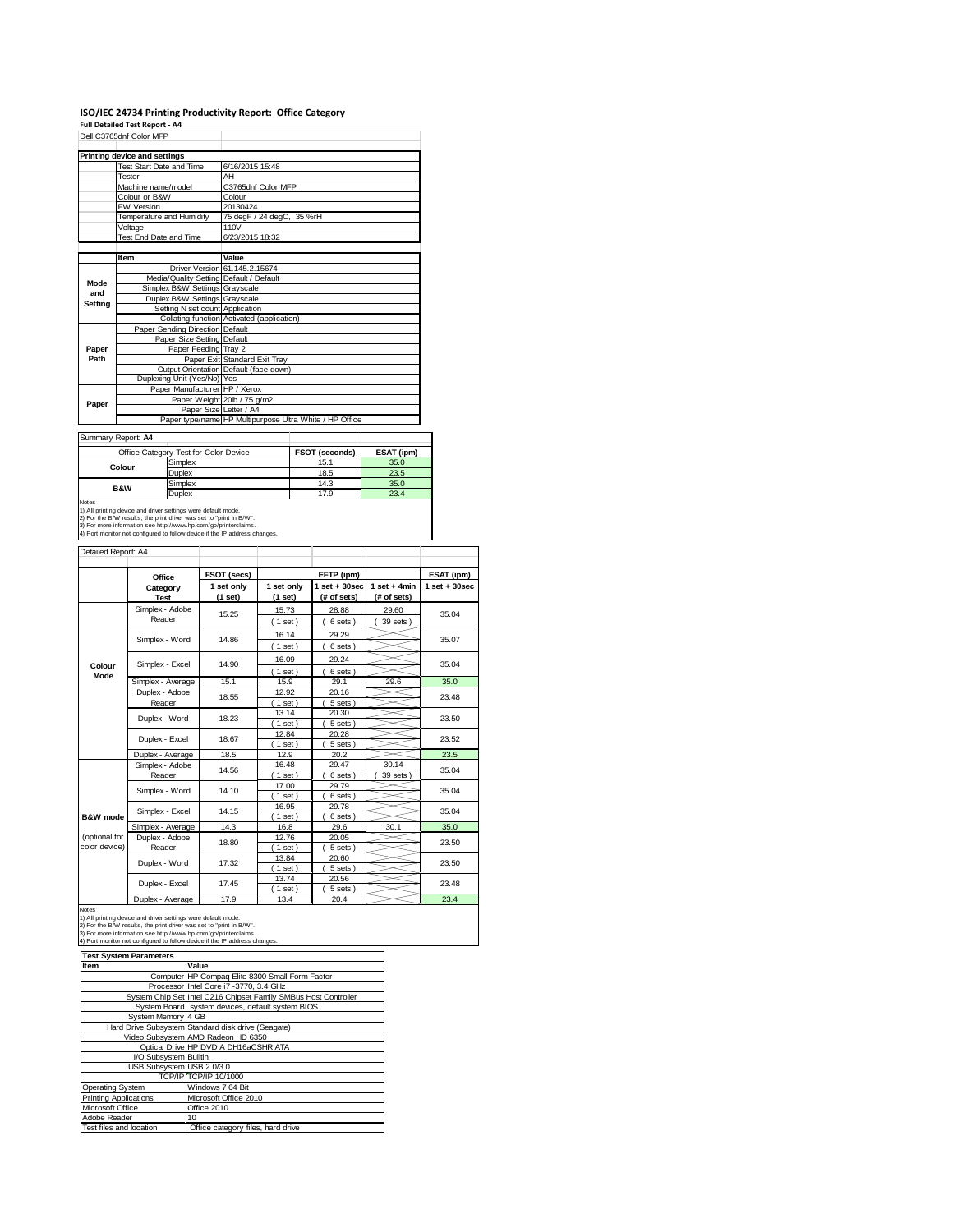### **ISO/IEC 17629 First Print Out Time Report: Office Category Full Detailed Test Report ‐ LETTER** Dell C3765dnf Color MFP

|            | Printing device and settings |                                |
|------------|------------------------------|--------------------------------|
|            | Test Start Date and Time     | 6/15/2015 18:06                |
|            | <b>Tester</b>                | AH                             |
|            | Machine name/model           | C3765dnf Color MFP             |
|            | Colour or B&W                | Colour                         |
|            | FW Version                   | 20130424                       |
|            | Configuration (options)      | Default                        |
|            | Controller                   | 5                              |
|            | Printing device page count   | Not Specified                  |
|            | Printing supplies page count | Not Specified                  |
|            | Temperature and Humidity     | 74 degF / 24 degC, 32 %rH      |
|            | Voltage                      | 110V                           |
|            | Test End Date and Time       | 6/25/2015 16:44                |
|            |                              |                                |
|            | Item                         | Value                          |
| Mode       | PDL and driver version       | 61.145.2.15674                 |
| and        | Print Quality mode           | default                        |
|            | <b>B&amp;W</b> settings      | default                        |
| Setting    | Paper feed orientation       | Short Edge                     |
|            | Paper type setting           | default                        |
| Paper      | Paper feeding                | Standard cassette              |
|            | Paper exit                   | Standard exit tray             |
| Paper Path | Output orientation           | default (face up or face down) |

**ISO First Page Out Time Summary Report: Office Category**

| Summary Report: Letter                                                                                                               |               |                           |
|--------------------------------------------------------------------------------------------------------------------------------------|---------------|---------------------------|
|                                                                                                                                      |               | FPOT from Ready (seconds) |
| Simplex                                                                                                                              |               | 9.48                      |
| Color                                                                                                                                | Duplex        | 12.87                     |
|                                                                                                                                      | Simplex       | 8.67                      |
| <b>B&amp;W</b>                                                                                                                       | <b>Duplex</b> | 12.86                     |
| <b>Notes</b>                                                                                                                         |               |                           |
| 1) All printing device and driver settings were default mode.<br>2) For the B/W results, the print driver was set to "print in B/W". |               |                           |
| 3) For more information see http://www.hp.com/go/printerclaims.                                                                      |               |                           |
| 4) Port monitor not configured to follow device if the IP address changes.                                                           |               |                           |
| 5) Page counts were collected after completion of the tests.                                                                         |               |                           |

|                                | ISO First Page Out Time Report: Office Category |                   |                    |                              |                      |                   |  |
|--------------------------------|-------------------------------------------------|-------------------|--------------------|------------------------------|----------------------|-------------------|--|
|                                |                                                 |                   |                    |                              |                      |                   |  |
| <b>Detailed Report: LETTER</b> |                                                 |                   |                    |                              |                      |                   |  |
|                                |                                                 | Word<br>(seconds) | Excel<br>(seconds) | Adobe<br>Reader<br>(seconds) | Average<br>(seconds) | <b>Delay Time</b> |  |
|                                | FPOT from Ready - Simplex                       | 9.34              | 9.44               | 9.66                         | 9.48                 | 49 Seconds        |  |
|                                | FPOT from Ready - Duplex                        | 12.70             | 12.81              | 13.08                        | 12.87                | 49 Seconds        |  |
| <b>Color Mode</b>              | FPOT from Sleep - Simplex                       |                   |                    | 23.43                        |                      | 63 Minutes        |  |
|                                | Recovery Time                                   |                   |                    | 13.8                         |                      |                   |  |
|                                | FPOT from Off - Simplex                         |                   |                    | 47.55                        |                      |                   |  |
|                                | Warm-up Time                                    |                   |                    | 37.89                        |                      |                   |  |
|                                | FPOT from Ready - Simplex                       | 8.44              | 8.64               | 8.92                         | 8.67                 | 49 Seconds        |  |
|                                | FPOT from Ready - Duplex                        | 11.85             | 13.15              | 13.56                        | 12.86                | 49 Seconds        |  |
| <b>B&amp;W Mode</b>            | FPOT from Sleep - Simplex                       |                   |                    | 22.28                        |                      | 63 Minutes        |  |
|                                | Recovery Time                                   |                   |                    | 13.4                         |                      |                   |  |
|                                | FPOT from Off - Simplex                         |                   |                    | 48.32                        |                      |                   |  |
| $1.1 - 1.1$                    | Warm-up Time                                    |                   |                    | 39.40                        |                      |                   |  |

Notes<br>1) All printing device and driver settings were default mode.<br>2) For the B/W results, the print driver was set to "print in B/W".<br>3) For more information see http://www.hp.com/go/printerclaims.<br>4) Port monitor not co

|                                                | <b>Test System Parameters</b> |                                                       |  |  |
|------------------------------------------------|-------------------------------|-------------------------------------------------------|--|--|
|                                                | Item                          | Value                                                 |  |  |
|                                                | Computer                      | HP Compaq Elite 8300 Small Form Factor                |  |  |
|                                                | Processor                     | Intel Core i7 -3770, 3.4 GHz                          |  |  |
|                                                | System Chip Set               | Intel C216 Chipset Family SMBus Host Controller       |  |  |
|                                                | System Board                  | system devices, default system BIOS                   |  |  |
| <b>Test</b>                                    | <b>System Memory</b>          | 4 GB                                                  |  |  |
| System                                         | Hard Drive Subsystem          | Standard disk drive (Seagate)                         |  |  |
|                                                | Video Subsystem               | AMD Radeon HD 6350                                    |  |  |
|                                                | Optical Drive                 | HP DVD A DH16aCSHR ATA                                |  |  |
|                                                | I/O Subsystem                 | Builtin                                               |  |  |
|                                                | <b>USB Subsystem</b>          | USB 2.0/3.0                                           |  |  |
| Printing<br><b>Device</b><br><b>Connection</b> | TCP/IP                        | 10/1000                                               |  |  |
|                                                | Operating System              | Windows 7 Business/Ultimate, 64 bit, Build 7601, SP 1 |  |  |
|                                                | <b>Printing Applications</b>  | Microsoft Office 2010 SP2                             |  |  |
| Software                                       |                               | Adobe Reader 10.1.4                                   |  |  |
|                                                | <b>Print Driver</b>           | 61.145.2.15674                                        |  |  |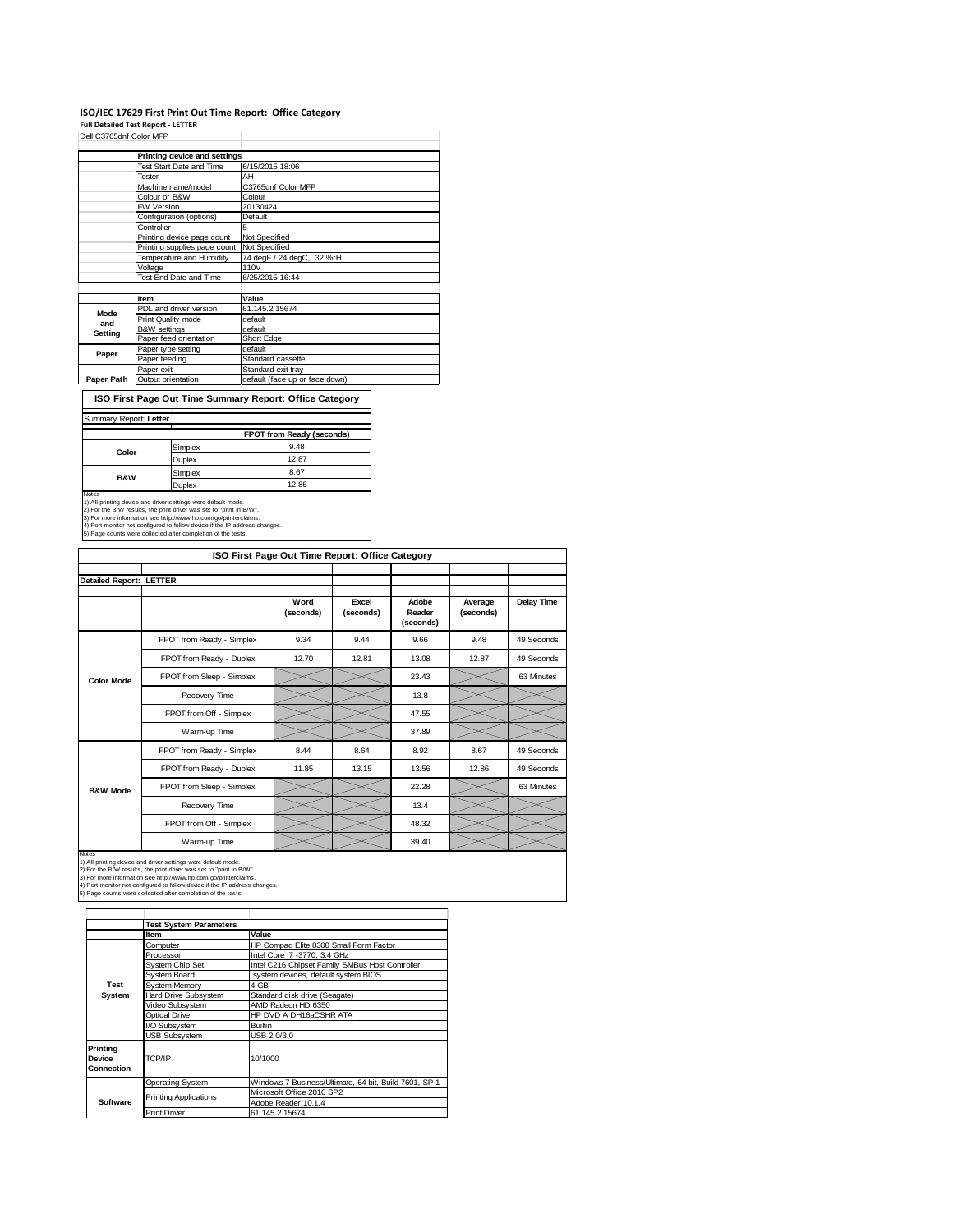### **ISO/IEC 17629 First Print Out Time Report: Office Category**

**Full Detailed Test Report ‐ A4**

| Dell C3765dnf Color MFP |                              |                                |
|-------------------------|------------------------------|--------------------------------|
|                         | Printing device and settings |                                |
|                         | Test Start Date and Time     | 6/15/2015 18:06                |
|                         | Tester                       | AH                             |
|                         | Machine name/model           | C3765dnf Color MFP             |
|                         | Colour or B&W                | Colour                         |
|                         | FW Version                   | 20130424                       |
|                         | Configuration (options)      | Default                        |
|                         | Controller                   | 5                              |
|                         | Printing device page count   | Not Specified                  |
|                         | Printing supplies page count | Not Specified                  |
|                         | Temperature and Humidity     | 74 degF / 24 degC, 32 %rH      |
|                         | Voltage                      | 110V                           |
|                         | Test End Date and Time       | 6/25/2015 16:44                |
|                         |                              |                                |
|                         | <b>Item</b>                  | Value                          |
| Mode                    | PDL and driver version       | 61.145.2.15674                 |
| and                     | Print Quality mode           | default                        |
| Setting                 | <b>B&amp;W</b> settings      | default                        |
|                         | Paper feed orientation       | Short Edge                     |
| Paper                   | Paper type setting           | default                        |
|                         | Paper feeding                | Standard cassette              |
|                         | Paper exit                   | Standard exit tray             |
| Paper Path              | Output orientation           | default (face up or face down) |

**ISO First Page Out Time Summary Report: Office Category**

#### Summary Report: A4 Τ

|                                                                                                                                                                                                                                                                                                                                                                       |               | FPOT from Ready (seconds) |
|-----------------------------------------------------------------------------------------------------------------------------------------------------------------------------------------------------------------------------------------------------------------------------------------------------------------------------------------------------------------------|---------------|---------------------------|
| Colour                                                                                                                                                                                                                                                                                                                                                                | Simplex       | 9.55                      |
|                                                                                                                                                                                                                                                                                                                                                                       | <b>Duplex</b> | 13.05                     |
| <b>B&amp;W</b>                                                                                                                                                                                                                                                                                                                                                        | Simplex       | 8.76                      |
|                                                                                                                                                                                                                                                                                                                                                                       | <b>Duplex</b> | 12.53                     |
| <b>Notes</b><br>1) All printing device and driver settings were default mode.<br>2) For the B/W results, the print driver was set to "print in B/W".<br>3) For more information see http://www.hp.com/go/printerclaims.<br>4) Port monitor not configured to follow device if the IP address changes.<br>5) Page counts were collected after completion of the tests. |               |                           |

| ISO First Page Out Time Report: Office Category |                           |                   |                    |                              |                      |                   |  |  |  |
|-------------------------------------------------|---------------------------|-------------------|--------------------|------------------------------|----------------------|-------------------|--|--|--|
| Detailed Report: A4                             |                           |                   |                    |                              |                      |                   |  |  |  |
|                                                 |                           | Word<br>(seconds) | Excel<br>(seconds) | Adobe<br>Reader<br>(seconds) | Average<br>(seconds) | <b>Delay Time</b> |  |  |  |
|                                                 | FPOT from Ready - Simplex | 9.38              | 9.53               | 9.71                         | 9.55                 | 49 Seconds        |  |  |  |
|                                                 | FPOT from Ready - Duplex  | 12.83             | 12.98              | 13.32                        | 13.05                | 49 Seconds        |  |  |  |
| <b>Colour Mode</b>                              | FPOT from Sleep - Simplex |                   |                    | 23.05                        |                      | 63 Minutes        |  |  |  |
|                                                 | Recovery Time             |                   |                    | 13.3                         |                      |                   |  |  |  |
|                                                 | FPOT from Off - Simplex   |                   |                    | 49.64                        |                      |                   |  |  |  |
|                                                 | Warm-up Time              |                   |                    | 39.93                        |                      |                   |  |  |  |
|                                                 | FPOT from Ready - Simplex | 8.53              | 8.69               | 9.03                         | 8.76                 | 49 Seconds        |  |  |  |
|                                                 | FPOT from Ready - Duplex  | 12.13             | 12.12              | 13.31                        | 12.53                | 49 Seconds        |  |  |  |
| <b>B&amp;W Mode</b>                             | FPOT from Sleep - Simplex |                   |                    | 23.49                        |                      | 63 Minutes        |  |  |  |
|                                                 | Recovery Time             |                   |                    | 14.5                         |                      |                   |  |  |  |
|                                                 | FPOT from Off - Simplex   |                   |                    | 46.16                        |                      |                   |  |  |  |
| <b>Notes</b>                                    | Warm-up Time              |                   |                    | 37.11                        |                      |                   |  |  |  |

Notes<br>1) All printing device and driver settings were default mode.<br>2) For the B/W results, the print driver was set to "print in B/W".<br>3) For more information see http://www.bp.com/go/printerclaims.<br>4) Port monitor not co

|                                  | <b>Test System Parameters</b> |                                                       |  |  |
|----------------------------------|-------------------------------|-------------------------------------------------------|--|--|
|                                  | <b>Item</b>                   | Value                                                 |  |  |
|                                  | Computer                      | HP Compaq Elite 8300 Small Form Factor                |  |  |
|                                  | Processor                     | Intel Core i7 - 3770, 3.4 GHz                         |  |  |
|                                  | System Chip Set               | Intel C216 Chipset Family SMBus Host Controller       |  |  |
|                                  | Svstem Board                  | system devices, default system BIOS                   |  |  |
| Test                             | System Memory                 | 4 GB                                                  |  |  |
| System                           | Hard Drive Subsystem          | Standard disk drive (Seagate)                         |  |  |
|                                  | Video Subsystem               | AMD Radeon HD 6350                                    |  |  |
|                                  | Optical Drive                 | HP DVD A DH16aCSHR ATA                                |  |  |
|                                  | I/O Subsystem                 | <b>Builtin</b>                                        |  |  |
|                                  | <b>USB Subsystem</b>          | USB 2.0/3.0                                           |  |  |
| Printing<br>Device<br>Connection | TCP/IP                        | 10/1000                                               |  |  |
|                                  | <b>Operating System</b>       | Windows 7 Business/Ultimate, 64 bit, Build 7601, SP 1 |  |  |
|                                  | <b>Printing Applications</b>  | Microsoft Office 2010 SP2                             |  |  |
| Software                         |                               | Adobe Reader 10.1.4                                   |  |  |
|                                  | <b>Print Driver</b>           | 61.145.2.15674                                        |  |  |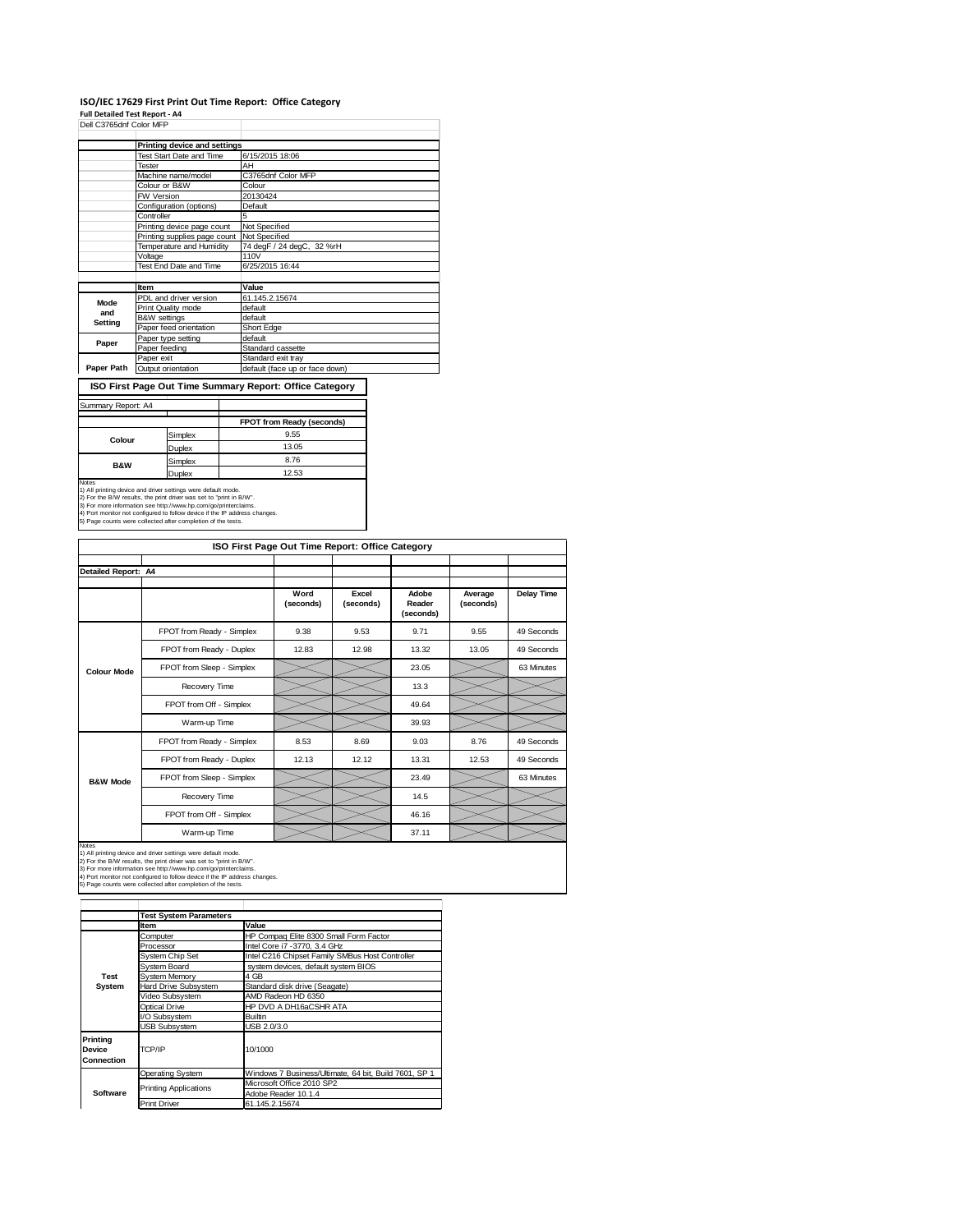| <b>Full Detailed Test Report - LETTER</b> |                                 | ISO/IEC 29183 Copy Productivity Report |                                                    |                                                         |  |  |
|-------------------------------------------|---------------------------------|----------------------------------------|----------------------------------------------------|---------------------------------------------------------|--|--|
| Dell C3765dnf Color MFP                   |                                 |                                        |                                                    |                                                         |  |  |
|                                           |                                 |                                        |                                                    |                                                         |  |  |
| <b>Machine Setup Information</b>          |                                 |                                        |                                                    |                                                         |  |  |
|                                           |                                 |                                        | Test Start Date and Time 8/3/2012 11:45            |                                                         |  |  |
|                                           |                                 | Tester AH                              |                                                    |                                                         |  |  |
|                                           |                                 |                                        | Machine name/model C3765dnf Color MFP              |                                                         |  |  |
|                                           |                                 | Colour or B&W Colour                   |                                                    |                                                         |  |  |
|                                           |                                 |                                        | FW Version 20130424                                |                                                         |  |  |
|                                           |                                 | Configuration (options) Not Specified  |                                                    |                                                         |  |  |
|                                           |                                 |                                        | Temperature and Humidity 79 degF / 26 degC, 31 %rH |                                                         |  |  |
|                                           |                                 |                                        | Test End Date and Time: 6/29/2015 16:43            |                                                         |  |  |
|                                           |                                 |                                        |                                                    |                                                         |  |  |
|                                           | Pre-set Item                    |                                        | <b>Pre-set Value</b>                               |                                                         |  |  |
|                                           |                                 | Output Resolution Default              |                                                    |                                                         |  |  |
|                                           |                                 | Output Quality Default                 |                                                    |                                                         |  |  |
| Mode                                      |                                 |                                        | Copying Mode Colour for Colour and B&W for B&W     |                                                         |  |  |
|                                           |                                 | Auto Density Adjustment Default        |                                                    |                                                         |  |  |
|                                           |                                 |                                        | Collating function Set in Control Panel            |                                                         |  |  |
| Paper                                     |                                 | Paper Sending Direction Default        |                                                    |                                                         |  |  |
|                                           |                                 | Paper Type Setting Default             |                                                    |                                                         |  |  |
| Paper                                     | Paper Feeding Tray 2            |                                        |                                                    |                                                         |  |  |
| Path                                      | Paper Exit Default              |                                        |                                                    |                                                         |  |  |
|                                           |                                 |                                        | Face Up Exit Default (face down)                   |                                                         |  |  |
|                                           |                                 | Fixing Capability Default              |                                                    |                                                         |  |  |
| Temporary                                 | Image Quality Stability Default |                                        |                                                    |                                                         |  |  |
| Stop                                      |                                 | Capacity of Paper Default              |                                                    |                                                         |  |  |
|                                           |                                 |                                        | Others None                                        |                                                         |  |  |
|                                           |                                 |                                        |                                                    |                                                         |  |  |
|                                           |                                 | Paper Manufacturer HP / Xerox          |                                                    |                                                         |  |  |
| Paper                                     |                                 |                                        | Paper Weight 20lb / 75 g/m2                        |                                                         |  |  |
|                                           |                                 |                                        | Paper Size Letter / A4                             |                                                         |  |  |
|                                           |                                 |                                        |                                                    | Paper type/name HP Multipurpose Ultra White / HP Office |  |  |
| Summary Report: Letter                    |                                 |                                        |                                                    |                                                         |  |  |
|                                           |                                 |                                        |                                                    |                                                         |  |  |
|                                           |                                 | <b>SFCOT</b>                           | sESAT (ipm)                                        |                                                         |  |  |
| Color                                     |                                 | 14.3                                   | 36.7                                               |                                                         |  |  |
| <b>B&amp;W</b>                            |                                 | 11.4                                   | 36.8                                               |                                                         |  |  |
| Notes                                     | Out and Over Oaks               |                                        |                                                    |                                                         |  |  |

Notes<br>First Copy Out and Copy Speed measured using ISO/IEC 29183, excludes<br>first set of test documents. For more information see<br>http://www.hp.com/go/pintencialms. Exact speed varies depending on the<br>system configuration a

| Detailed Report: LETTER |               |              |       |             |                |             |  |
|-------------------------|---------------|--------------|-------|-------------|----------------|-------------|--|
|                         |               |              |       |             |                |             |  |
|                         | <b>Target</b> | sFCOT (secs) |       | sEFTP (ipm) |                | sESAT (ipm) |  |
|                         |               |              | 1copy | 1copy+30sec | 1copy+4minutes |             |  |
|                         | A             | 14.88        | 4.03  | 27.74       | 31.00          | 36.81       |  |
|                         |               |              |       | 24 sets     | 99 sets        |             |  |
|                         | B             | 13.57        | 4.41  | 27.76       |                | 36.79       |  |
|                         |               |              |       | 24 sets     |                |             |  |
| Color                   | C             | 14.35        | 4.17  | 27.78       |                | 36.83       |  |
|                         |               |              |       | 24 sets     |                |             |  |
|                         | D             | 14.37        | 4.17  | 27.27       |                | 36.76       |  |
|                         |               |              |       | 21 sets     |                |             |  |
|                         | Average       | 14.3         | 4.1   | 27.6        | 31.0           | 36.7        |  |
|                         | A             | 12.47        | 4.80  | 29.65       | 31.25          | 36.83       |  |
|                         |               |              |       | 24 sets     | 99 sets        |             |  |
|                         | B             | 11.00        | 5.44  | 29.67       |                | 36.81       |  |
| <b>B&amp;W</b>          |               |              |       | 24 sets     |                |             |  |
|                         | C             | 11.06        | 5.42  | 29.65       |                | 36.81       |  |
|                         |               |              |       | 24 sets     |                |             |  |
|                         | D             | 10.95        | 5.47  | 29.72       |                | 36.79       |  |
|                         |               |              |       | 24 sets     |                |             |  |
|                         | Average       | 11.4         | 5.2   | 29.6        | 31.2           | 36.8        |  |

Notes<br>First Copy Out and Copy Speed measured using ISO/IEC 29183, excludes first set of test documents. For more information see<br>http://www.fp.com/go/printerclaims. Exact speed varies depending on the system confguration a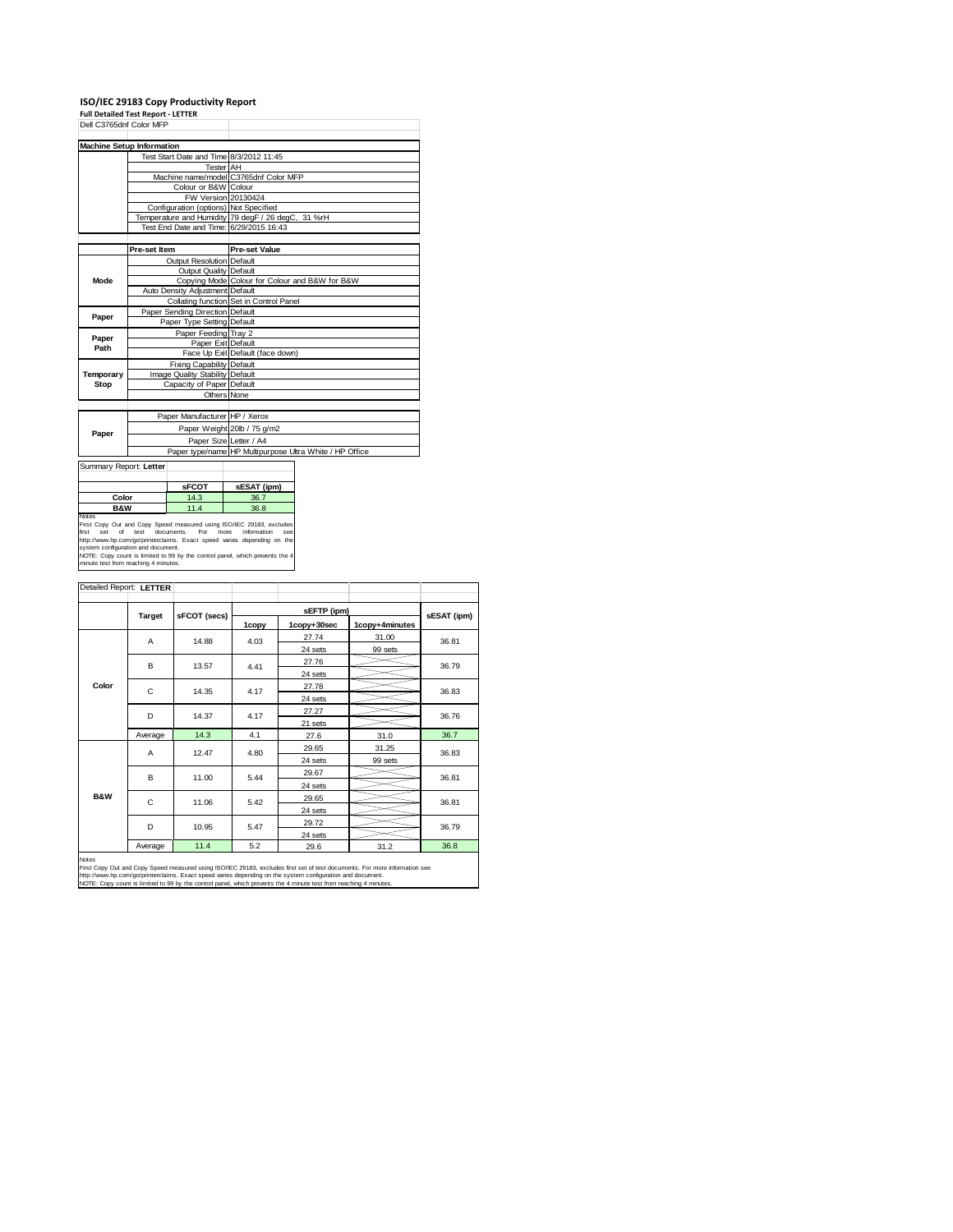## **ISO/IEC 29183 Copy Productivity Report Full Detailed Test Report ‐ A4**

| Dell C3765dnf Color MFP                                           |                           |                                       |                                                                                                                                                                                                                                                               |                                                         |  |  |  |
|-------------------------------------------------------------------|---------------------------|---------------------------------------|---------------------------------------------------------------------------------------------------------------------------------------------------------------------------------------------------------------------------------------------------------------|---------------------------------------------------------|--|--|--|
| <b>Machine Setup Information</b>                                  |                           |                                       |                                                                                                                                                                                                                                                               |                                                         |  |  |  |
|                                                                   |                           |                                       | Test Start Date and Time 8/3/2012 11:45                                                                                                                                                                                                                       |                                                         |  |  |  |
|                                                                   |                           | <b>Tester</b> AH                      |                                                                                                                                                                                                                                                               |                                                         |  |  |  |
|                                                                   |                           | Machine name/model C3765dnf Color MFP |                                                                                                                                                                                                                                                               |                                                         |  |  |  |
|                                                                   |                           | Colour or B&W Colour                  |                                                                                                                                                                                                                                                               |                                                         |  |  |  |
|                                                                   |                           |                                       | FW Version 20130424                                                                                                                                                                                                                                           |                                                         |  |  |  |
|                                                                   |                           | Configuration (options) Not Specified |                                                                                                                                                                                                                                                               |                                                         |  |  |  |
|                                                                   |                           |                                       | Temperature and Humidity 79 degF / 26 degC, 31 %rH                                                                                                                                                                                                            |                                                         |  |  |  |
|                                                                   |                           |                                       | Test End Date and Time: 6/29/2015 16:43                                                                                                                                                                                                                       |                                                         |  |  |  |
|                                                                   |                           |                                       |                                                                                                                                                                                                                                                               |                                                         |  |  |  |
|                                                                   | Pre-set Item              |                                       | <b>Pre-set Value</b>                                                                                                                                                                                                                                          |                                                         |  |  |  |
|                                                                   |                           | Output Resolution Default             |                                                                                                                                                                                                                                                               |                                                         |  |  |  |
|                                                                   |                           | <b>Output Quality Default</b>         |                                                                                                                                                                                                                                                               |                                                         |  |  |  |
| Mode                                                              |                           |                                       | Copying Mode Colour for Colour and B&W for B&W                                                                                                                                                                                                                |                                                         |  |  |  |
|                                                                   |                           | Auto Density Adjustment Default       |                                                                                                                                                                                                                                                               |                                                         |  |  |  |
|                                                                   |                           |                                       |                                                                                                                                                                                                                                                               | Collating function Set in Control Panel                 |  |  |  |
| Paper                                                             |                           | Paper Sending Direction Default       |                                                                                                                                                                                                                                                               |                                                         |  |  |  |
|                                                                   |                           | Paper Type Setting Default            |                                                                                                                                                                                                                                                               |                                                         |  |  |  |
| Paper                                                             |                           | Paper Feeding Tray 2                  |                                                                                                                                                                                                                                                               |                                                         |  |  |  |
| Path                                                              |                           | Paper Exit Default                    |                                                                                                                                                                                                                                                               |                                                         |  |  |  |
|                                                                   |                           |                                       | Face Up Exit Default (face down)                                                                                                                                                                                                                              |                                                         |  |  |  |
|                                                                   |                           | Fixing Capability Default             |                                                                                                                                                                                                                                                               |                                                         |  |  |  |
| Temporary                                                         |                           | Image Quality Stability Default       |                                                                                                                                                                                                                                                               |                                                         |  |  |  |
| Stop                                                              | Capacity of Paper Default |                                       |                                                                                                                                                                                                                                                               |                                                         |  |  |  |
|                                                                   |                           |                                       | Others None                                                                                                                                                                                                                                                   |                                                         |  |  |  |
|                                                                   |                           |                                       |                                                                                                                                                                                                                                                               |                                                         |  |  |  |
|                                                                   |                           | Paper Manufacturer HP / Xerox         |                                                                                                                                                                                                                                                               |                                                         |  |  |  |
| Paper                                                             |                           |                                       | Paper Weight 20lb / 75 g/m2                                                                                                                                                                                                                                   |                                                         |  |  |  |
|                                                                   |                           |                                       | Paper Size Letter / A4                                                                                                                                                                                                                                        |                                                         |  |  |  |
|                                                                   |                           |                                       |                                                                                                                                                                                                                                                               | Paper type/name HP Multipurpose Ultra White / HP Office |  |  |  |
| Summary Report: A4                                                |                           |                                       |                                                                                                                                                                                                                                                               |                                                         |  |  |  |
|                                                                   |                           |                                       |                                                                                                                                                                                                                                                               |                                                         |  |  |  |
| <b>sFCOT</b>                                                      |                           | sESAT (ipm)                           |                                                                                                                                                                                                                                                               |                                                         |  |  |  |
| Colour<br>14.1                                                    |                           | 35.0                                  |                                                                                                                                                                                                                                                               |                                                         |  |  |  |
| <b>B&amp;W</b><br>11.1                                            |                           |                                       | 35.0                                                                                                                                                                                                                                                          |                                                         |  |  |  |
| Notes<br>of<br>first<br>set<br>system configuration and document. | test                      | documents.<br>For                     | First Copy Out and Copy Speed measured using ISO/IEC 29183, excludes<br>more<br>information<br>SAA<br>http://www.hp.com/go/printerclaims. Exact speed varies depending on the<br>NOTE: Copy count is limited to 99 by the control panel, which prevents the 4 |                                                         |  |  |  |
| minute test from reaching 4 minutes.                              |                           |                                       |                                                                                                                                                                                                                                                               |                                                         |  |  |  |

| Detailed Report: A4 |         |              |       |                  |                |             |  |
|---------------------|---------|--------------|-------|------------------|----------------|-------------|--|
|                     |         |              |       |                  |                |             |  |
|                     | Target  | sFCOT (secs) |       | sEFTP (ipm)      |                | sESAT (ipm) |  |
|                     |         |              | 1copy | 1copy+30sec      | 1copy+4minutes |             |  |
|                     | A       | 14.47        | 4.13  | 26.74            | 26.22          | 35.04       |  |
|                     |         |              |       | 23 sets          | 99 sets        |             |  |
|                     | в       | 13.93        | 4.30  | 26.70            |                | 35.06       |  |
|                     |         |              |       | 23 sets          |                |             |  |
| Colour              | C       | 13.96        | 4.29  | 26.73            |                | 35.04       |  |
|                     |         |              |       | 23 sets          |                |             |  |
|                     | D       | 13.95        | 4.29  | 26.67            |                | 35.04       |  |
|                     |         |              |       | 23 sets          |                |             |  |
|                     | Average | 14.1         | 4.2   | 26.7             | 26.2           | 35.0        |  |
|                     | A       | 11.34        | 5.29  | 28.36            | 30.27          | 35.04       |  |
|                     |         |              |       | 23 sets          | 99 sets        |             |  |
|                     | B       | 10.97        | 5.46  | 28.35            |                | 35.04       |  |
| <b>B&amp;W</b>      |         |              |       | 23 sets          |                |             |  |
|                     | C       | 10.98        | 5.46  | 27.18            |                | 35.04       |  |
|                     |         |              | 5.46  | 23 sets          |                |             |  |
|                     | D       | 10.98        |       | 28.35<br>23 sets |                | 35.01       |  |
|                     | Average | 11.1         | 5.4   | 28.0             | 30.2           | 35.0        |  |

Notes<br>First Copy Out and Copy Speed measured using ISO/IEC 29183, excludes first set of test documents. For more information see<br>http://www.fp.com/go/printerclaims. Exact speed varies depending on the system confguration a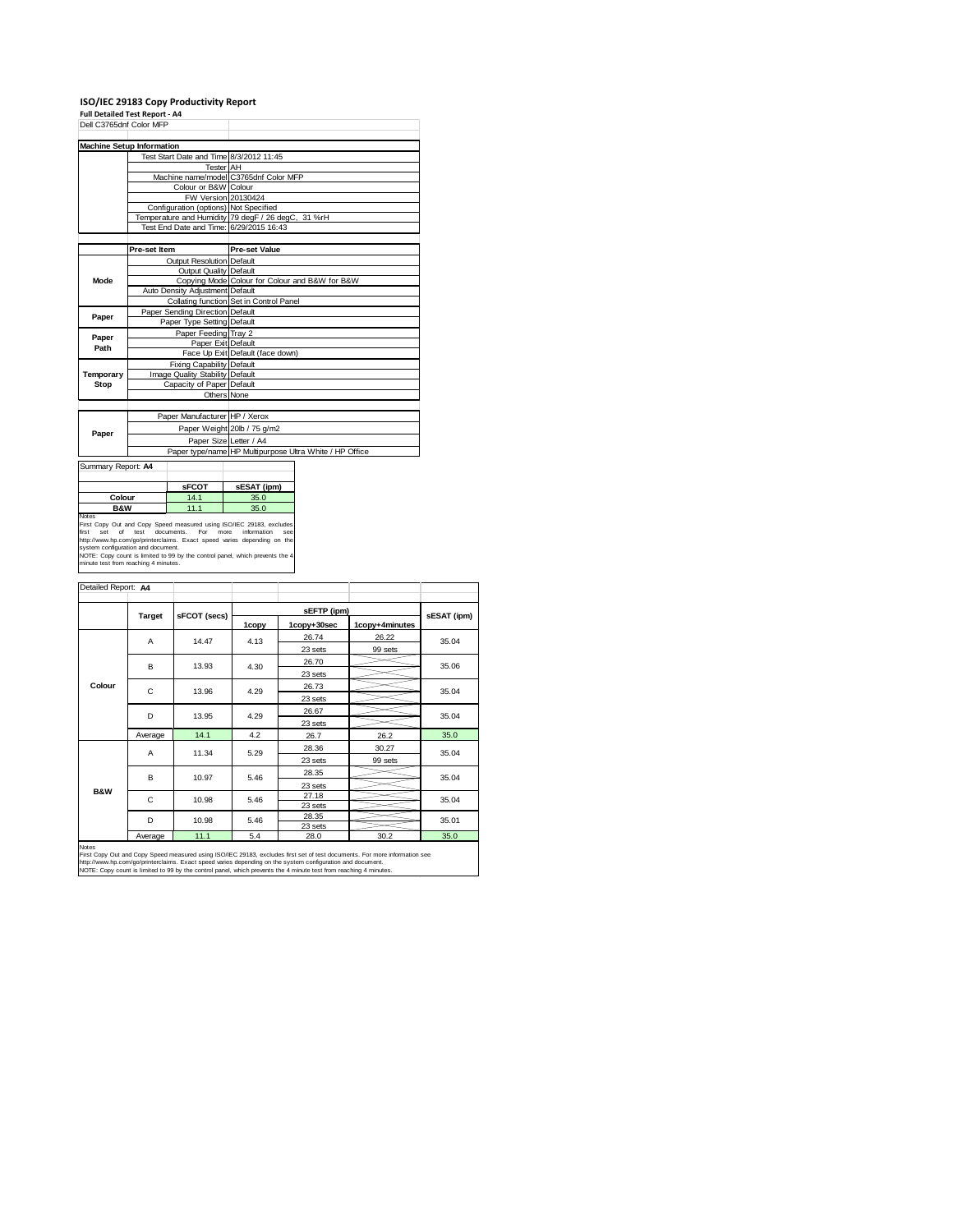## **ISO/IEC 24735 Copy Productivity Report Full Detailed Test Report ‐ LETTER**

| <b>Machine Setup Information</b>         |                                                    |
|------------------------------------------|----------------------------------------------------|
| Test Start Date and Time 7/31/2012 18:23 |                                                    |
| <b>Tester AH</b>                         |                                                    |
|                                          | Machine name/model C3765dnf Color MFP              |
| Colour or B&W Colour                     |                                                    |
| FW Version 20130424                      |                                                    |
| Configuration (options) Not Specified    |                                                    |
|                                          | Temperature and Humidity 85 degF / 29 degC, 28 %rH |
| Test End Date and Time: 6/29/2015 11:33  |                                                    |
|                                          |                                                    |
| Pre-set Item                             | <b>Pre-set Value</b>                               |
| <b>Output Resolution Default</b>         |                                                    |
| Output Quality Default                   |                                                    |
| Copying Mode Default                     |                                                    |
| Auto Density Adjustment Default          |                                                    |
|                                          | Collating function Activated (application)         |
| Paper Sending Direction Default          |                                                    |
| Paper Type Setting Default               |                                                    |
|                                          | Paper Feeding Standard cassette                    |
|                                          | Paper Exit Standard exit tray                      |
| Face Up Exit Default                     |                                                    |
| <b>Fixing Capability Default</b>         |                                                    |
| Image Quality Stability Default          |                                                    |
| Capacity of Paper Default                |                                                    |
|                                          | Others Default                                     |
|                                          |                                                    |
| Paper Manufacturer HP / Xerox            |                                                    |
|                                          | Paper Weight 20lb / 75 g/m2                        |
| Paper Size Letter / A4                   |                                                    |

|                         |                     | ISO/IEC 24735 Copy Productivity Report |            |                   |                 |                   |
|-------------------------|---------------------|----------------------------------------|------------|-------------------|-----------------|-------------------|
| Detailed Report: LETTER |                     |                                        |            |                   |                 |                   |
|                         |                     | FSOT (secs)                            |            | EFTP (ipm)        |                 | ESAT (ipm)        |
|                         | <b>Copying Mode</b> | 1 set only                             | 1 set only | $1$ set $+30$ sec | $1 set + 4 min$ | $1$ set $+30$ sec |
|                         | 1:1                 |                                        | 8.76       | 23.57             | 29.28           |                   |
|                         |                     | 27.37                                  | $1$ set)   | 6 sets            | 34 sets         | 35.21             |
| <b>Color Mode</b>       | 1:2                 | 31.15                                  | 7.68       | 16.98             |                 | 24.28             |
|                         |                     |                                        | $1$ set)   | 5 sets            |                 |                   |
|                         | 2:2                 | 40.11                                  | 5.96       | 12.98             |                 | 21.34             |
|                         |                     |                                        | $1$ set)   | 4 sets            |                 |                   |
|                         | 1:1                 | 18.73                                  | 12.80      | 27.61             | 30.31           | 35.65             |
|                         |                     |                                        |            | 6 sets            | 35 sets         |                   |
| B&W mode                | 1:2                 | 25.76                                  | 9.30       | 18.80             |                 | 24.30             |
|                         |                     |                                        |            | 5 sets            |                 |                   |
|                         | 2:2                 | 31.82                                  | 7.52       | 14.70             |                 | 21.48             |
|                         |                     |                                        |            | 4 sets            |                 |                   |

Notes Reports located: http://www.hp.com/go/printerclaims